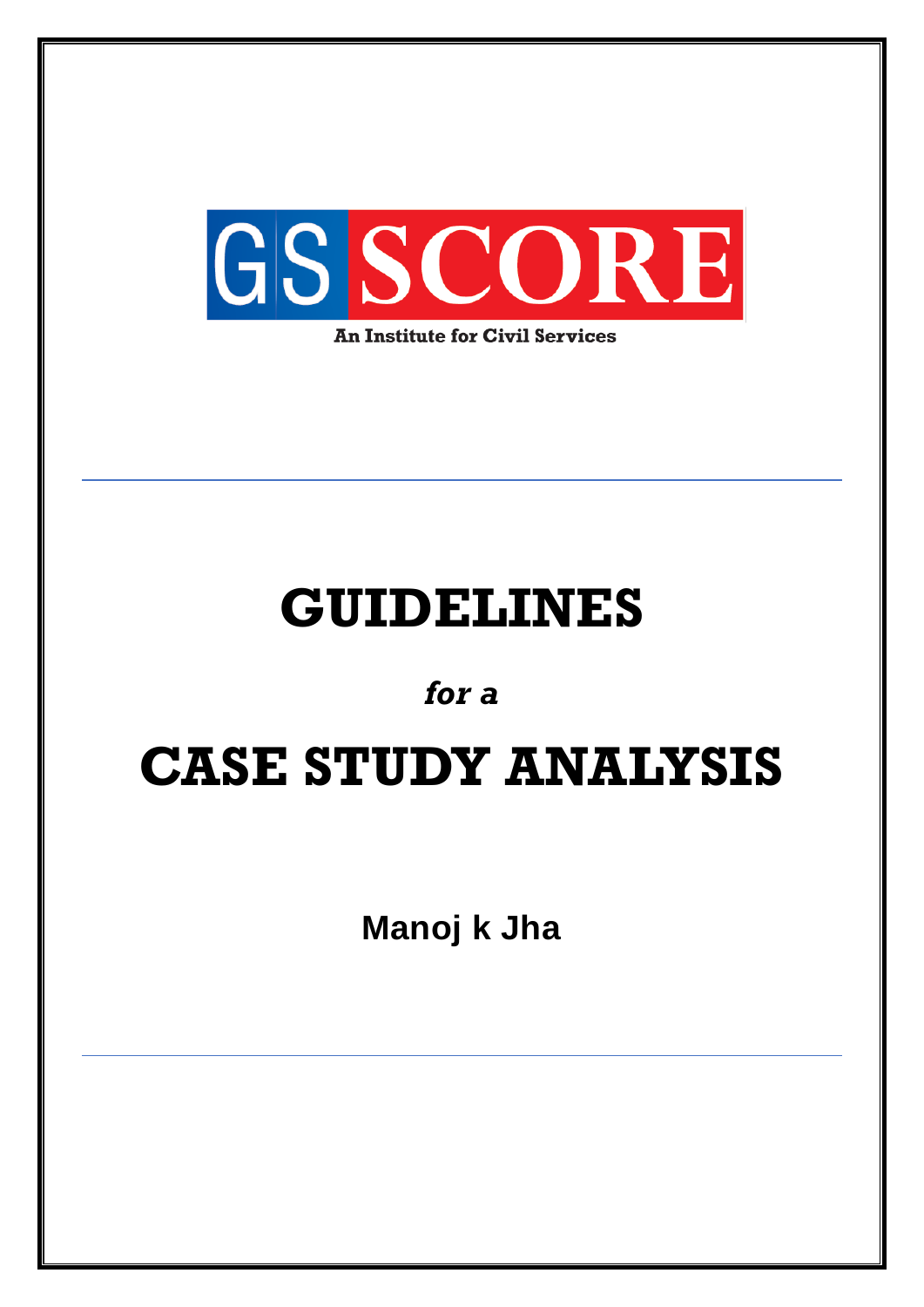A case study analysis provides a powerful tool for sorting through and resolving an ethical problem/legal problem, regardless of its specific subject. A complete case analysis consists of the following steps. Here we are mentioning the idea of case analysis; for actual answer writing format in the examination 3 case studies also discussed.

#### **Mental block**:

Following points will help you to understand why often candidates commit mistakes in the main examination.

- 1. Defining the problem too narrowly.
- 2. Attacking the symptoms and not the real problem.
- 3. Assuming there is only one right answer.
- 4. Getting "hooked" on an early solution alternative.
- 5. Getting "hooked" on a solution that almost works (but really doesn't).
- 6. Being distracted by irrelevant information (mental dazzle).
- 7. Getting frustrated by lack of success.
- 8. Being too anxious to finish.
- 9. Defining the problem ambiguously.

#### **Steps to avoid Mental Blocks:**

The first step in good decision-making involves defining what question or problem is being addressed and why, identifying who needs to be involved and how, establishing scope and bounds for the decision, and clarifying the roles and responsibilities of the decision team/makers etc.

- 1. Clarify what decision is being made, and why
- 2. Establish roles and responsibilities
- 3. Identify the constraints within which the decision will be made
- 4. Evaluate possible alternative and justify
- 5. Write brief conclusion as if it is your implementation plan.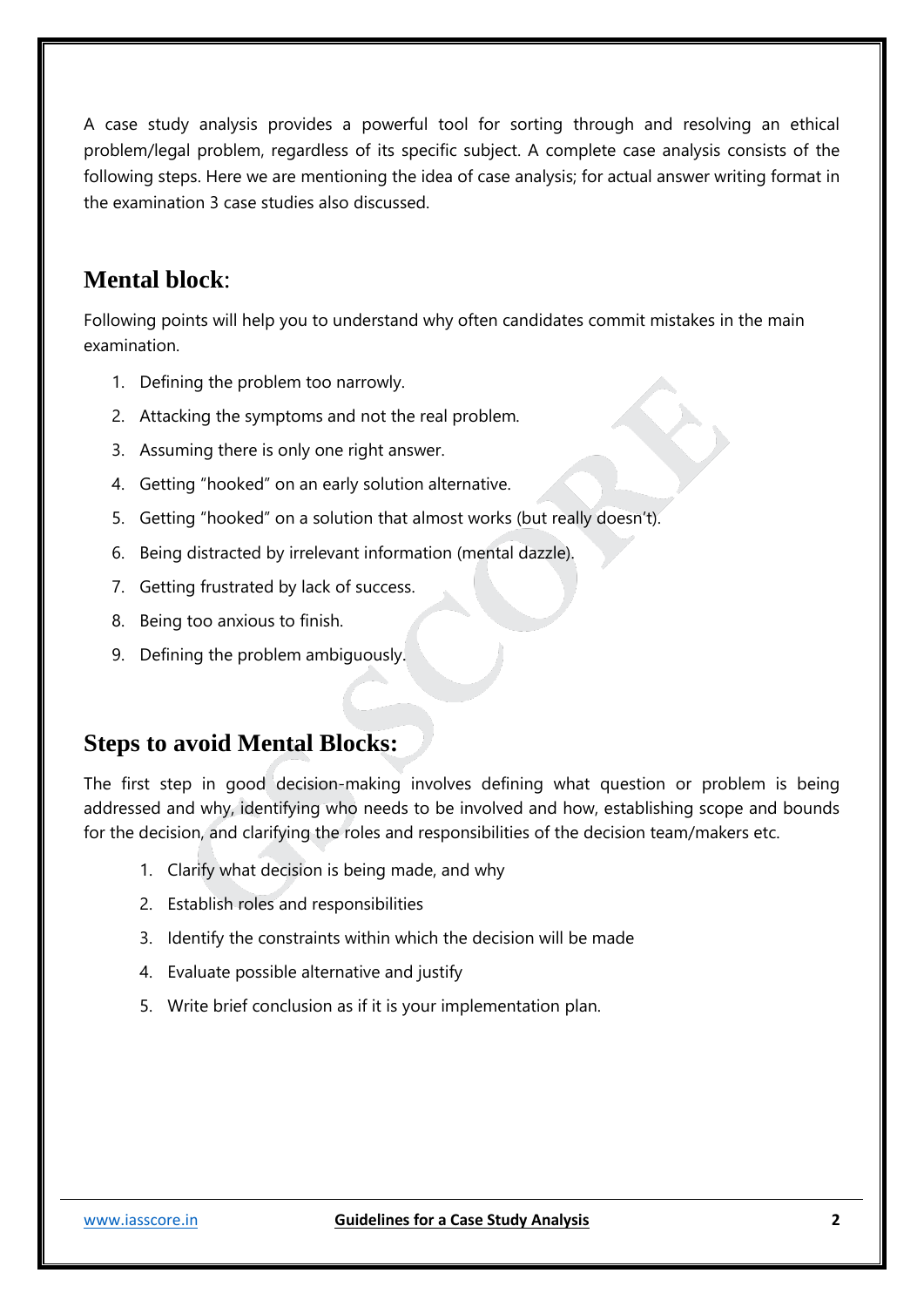### The Effective Approach:

#### 1. **Assess and introduce the main problem and its setting**

What are the essential elements of the situation and what is the ethical problem at issue? Summarize the key points of the case in your own words, writing as though you were explaining it to someone who is not familiar with it. Sortie helpful questions to guide you: Who are the key players? Who is affected by the outcome? Are there other important facts/issues that are being assumed and left unstated? Also try to hidden aspects of a problem statement. Although your introduction need not be exhaustive, it should identify all of those salient facts that will be important to your analysis of the case. Be careful not to alter the facts of the case.

#### **2. List the possible ways of responding to the problem**

What are the possible responses to the problem that is, in what different ways might a person (or a society or system) act if faced with the problem? Of all the imaginable responses, list - and briefly explain - the ones that seem most like both good and bad). Be sure to include the actual responses made by those who have been portrayed in the case itself. Although some of these responses may be obvious, others may require you to think more carefully and creatively. Don't neglect either kind! Also, be certain that you include the response that you actually think is best-the one you ultimately will be defending as the right response.

#### **3. Identify and justify the one response that you think is moral/legal/administrative purposes best**

Justifying our chosen response from all possible responses requires that you provide one- or more moral arguments in support of your preferred response. A moral argument, remember, includes moral principles and one or more descriptive statements, which together should support that judgment you believe describes the right response to-the situation described in the case. Try to offer the most compelling arguments you can for your chosen response. In some cases, it may be possible or required to combine two options.

#### **4. Explain why the other possible responses are not as acceptable**

A person who can only argue for his own view is merely biased. Moral thinking requires you to also be able to see a problem from the perspective of others. Thus, it is also necessary that you address the remaining responses, explaining why each of these is less desirable than the response you have chosen to defend. Note that as you argue against the other possible responses, you do not actually have to show that they are all morally wrong-you only need to show that your chosen response is better justified than any of the others.

#### **5. Always conclude a case study because that gives you an opportunity to take a final call to solve the problem.**

<www.iasscore.in> **Guidelines for a Case Study Analysis 3**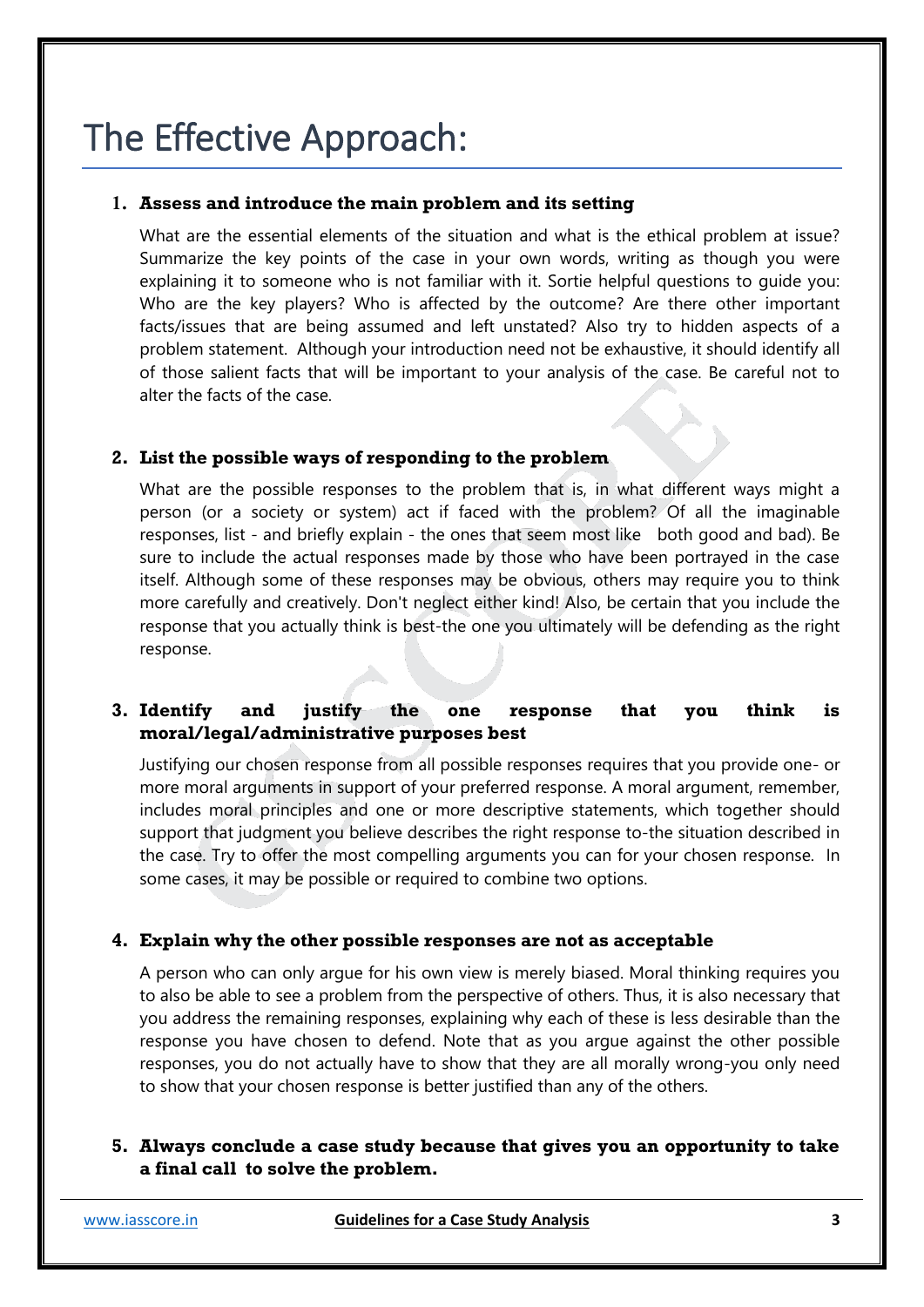## MODEL HINTS:

#### **CASE 1:** You are a young, aspiring and sincere employee in a Government office working as an assistant to the director of your department. Since you have joined recently, you need to learn and progress. Luckily your superior is very kind and ready to train you for your job. He is a very intelligent and well-informed person having knowledge of various departments. In short, you respect your boss and are looking forward to learn a lot from him.

Since you have a good tuning with the boss, he started depending on you. One day due to ill health he invited you at his place for finishing some urgent work.

You reached his house and before you could ring the bell you heard shouting noises. You waited for a while. After entering the house, the boss greeted you and explained the work. But you were constantly disturbed by the crying of a woman. At last, you inquired with the boss but his answer did not satisfy you.

Next day, you were compelled to inquire further in the office and found out that his behaviour is very bad at home with his wife. He also beats up his wife.

His wife is not well educated and is a simple woman in comparison to her husband. You see that though your boss is a nice person in the office, he is engaged in domestic violence at home.

In such a situation, you are left with the following options. Analyse each option with its consequences.

- a) Just ignore thinking about it because it is their personal matter.
- b) Report the case to the appropriate authority.
- c) Your own innovative approach towards the situation.

#### **CASE SOLUTION:**

The above case is related to incident of domestic violence. In the official duty the person is good at behavior but at home he is involved in domestic violence. The steps which can be initiated are:

#### *(a) Just ignore thinking about it because it is their personal matter*

It is a personal matter and being a subordinate one should not interfere in personal matter of others. But as stated, it is a matter related to domestic violence, which is cruelty to a human being by another and is a social ill and a crime in law. Thus, although small bickering between couples is a private matter and often taken as cementing the relationship further, when such bickering become loud, cruel and violent, one should not give a blind eye to such cases as a responsible citizen and member of civilized and cultured society. Because in these circumstances personal issues becomes human and social issues, where intervention is required. So, steps need to be taken to resolve the issue.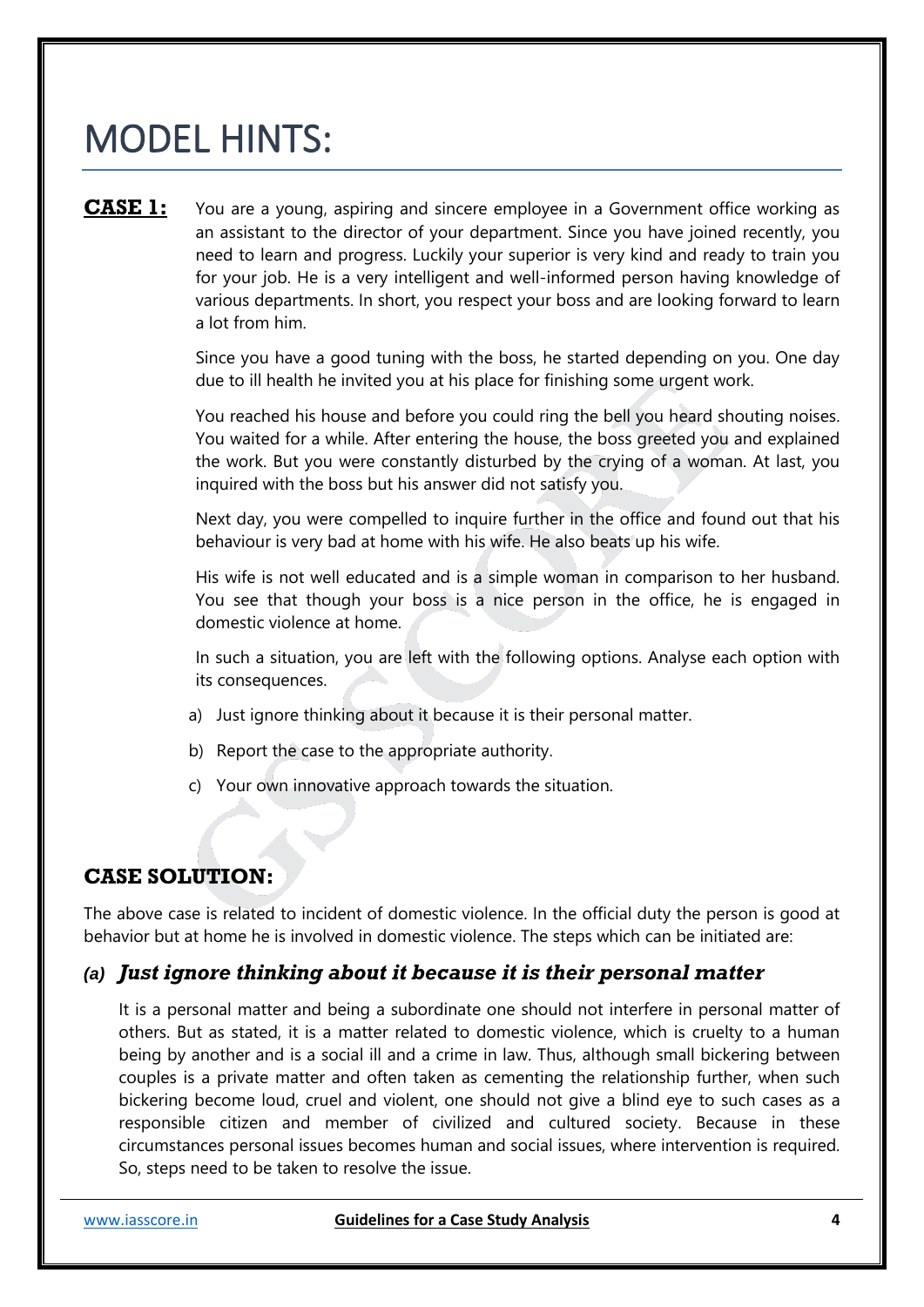#### *(b) Report the case to the appropriate authority.*

Reporting a case to the appropriate authority without any evidence will not serve any purpose and it will aggravate the situation by giving the officer a feeling of mischief done by others for sullying his image. If wife is also a complainant, reporting will deteriorate the relation more between the spouses. Finally casual reporting will alert the senior officer, not to commit this cruelty in detectable manner.

Reporting with evidence, however, can be helpful provided the invoked and applied judicial laws with respect to family relationships are accurate and determine guilt or innocence with fairness. Thus, reporting a case should be a second or third best or last resort, it cannot be the first desirable solution. Instead steps should be initiated to rebuild the relationship by advice, counseling and promoting mutual understanding between the spouses. If it fails then legal option is open.

#### *(c) Your own innovative approach towards the situation.*

As cleared in the case, victim is bearing the pain of domestic violence but has not complained about it. So moving out and complaining to authorities will not serve the purpose as women might not move against his husband.

Hence, my innovative approach will focus on rebuilding the relationship. The steps which can be taken in this direction are:

- 1. I will develop the informal talks with the senior so that issue can be raised.
- 2. I will try to persuade the senior by referring him to different incidents or cases and its implications on reputation and status of individual.
- 3. The support of colleagues (close to boss) in office can be taken to bring change in the mindset of the officer.
- *CASE 2: There is an entrepreneur who has opened a factory in the rural areas for the manufacture of sanitary ware. His initiative has helped in providing good employment opportunity to rural people and in the production of affordable sanitary products which are being used in construction of rural toilets. However, there are some cases of under payment of wages and few cases of employment of children below 14 yrs. You are labour enforcement officer of the area and in course of your routine inspection, you noticed these discrepancies. Answer the following.*
	- *(a) What are the options available to you?*
	- *(b) Discuss the merits/demerits of each option and finally choose the option which you consider best with suitable justifications.*

#### *HINTS:*

In the present situation following points need consideration.

Opening up of a factory in rural area which brings many benefits to people.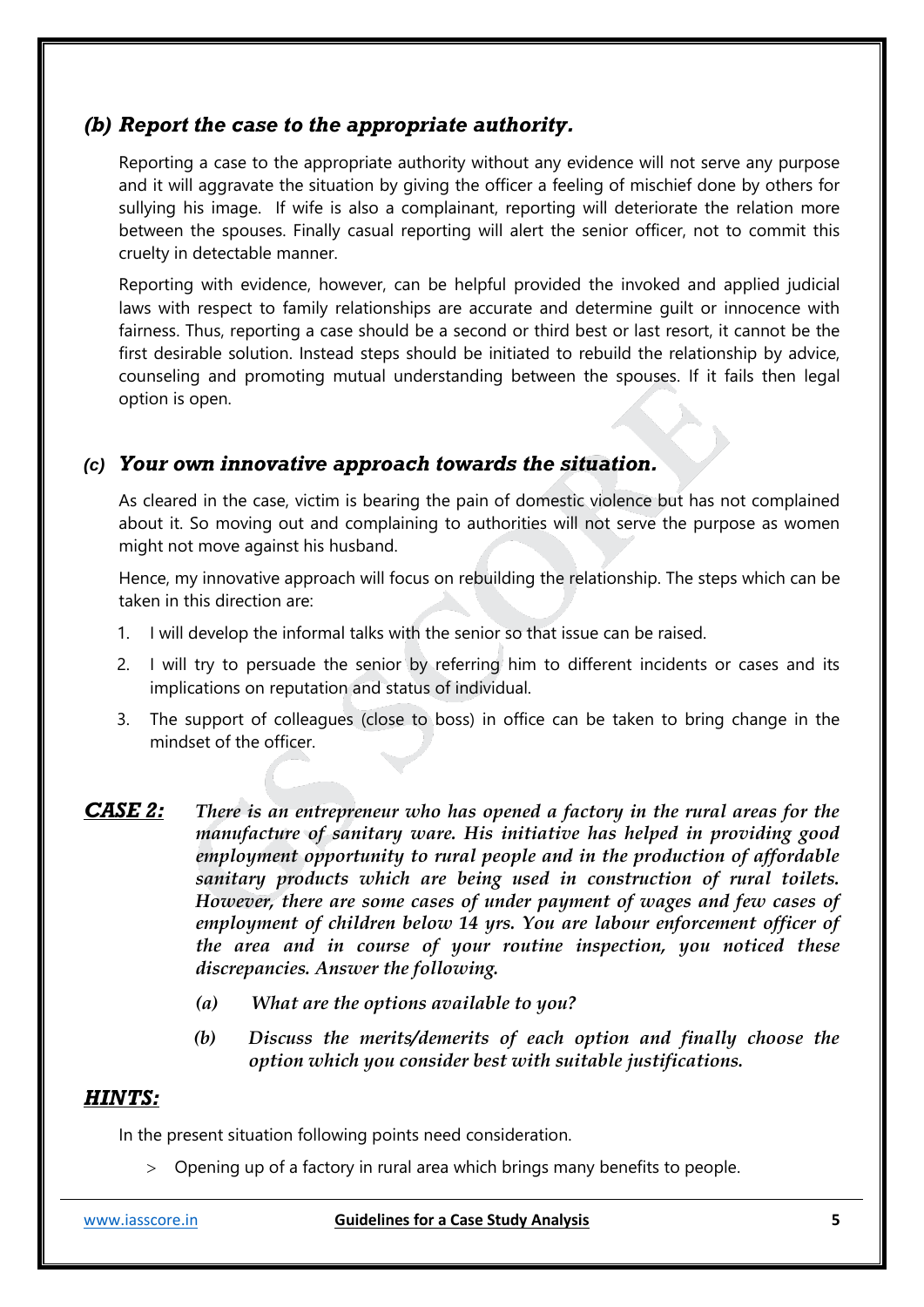- $>$  Some cases of Minimum Wages Act violation and employment of child labour.
- > Routine inspection by Labour Enforcement Officer.

The situation demands corrective action on the part of L.E.O and hence following options with merits and demerits.

#### *i. Prosecuting the entrepreneur for violating the laws relating to children and wages.*

#### *Merits*

- One has acted in accordance with provisions of law.
- Will send a correct signal to factory owner and to others.

#### *Demerits*

 $>$  The entrepreneur might be discouraged because of his inexperience, he might have committed some errors.

#### *ii. Issuing show cause notice to entrepreneur and asking him to compensate the people who are underpaid and removing the children below 14 yrs of age from employment.*

#### *Merits*

 This option provides the factory owner the chance to correct the things and ensure the correct implementation of laws.

#### *Demerits*

 Removing the children from employment, might bring financial problems to concerned families, which can be compensated by providing employment to their parents, if possible.

#### *iii. Since the officer was having only a routine inspection, hence he may issue a warning and set out a time limit for compliance.*

#### *Merits*

 $>$  Since the owner is new to the business, this is a rational approach and in the process, compliance of law along with production will be going on smoothly.

#### *Demerits*

 The rational approach of the enforcement officer may be construed as very polite and weak response.

**Best option** - It would be to understand that entrepreneur does not appear to have committed mistakes willfully as appear in the case, hence the attitude of the officer should be to educate